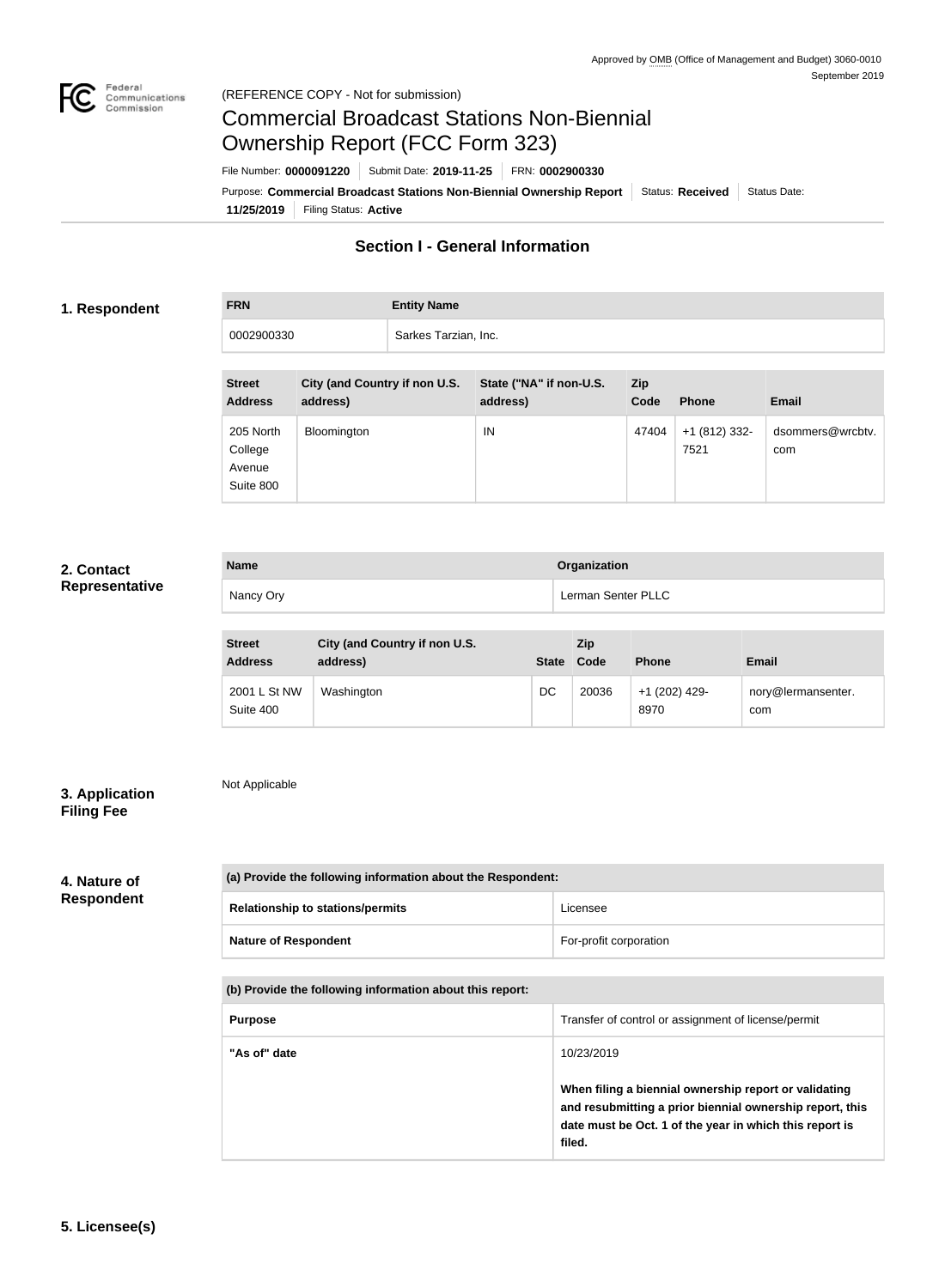**/Permittees(s) and Station(s) /Permit(s)**

**Respondent is filing this report to cover the following Licensee(s)/Permittee(s) and station(s)/permit(s):**

| <b>Licensee/Permittee Name</b> | <b>FRN</b> |
|--------------------------------|------------|
| Sarkes Tarzian, Inc.           | 0002900330 |

| Fac. ID No. | <b>Call Sign</b> | <b>City</b>        | <b>State</b> | <b>Service</b> |
|-------------|------------------|--------------------|--------------|----------------|
| 8080        | <b>WGBJ</b>      | <b>AUBURN</b>      | IN           | <b>FM</b>      |
| 59131       | <b>WGCL</b>      | <b>BLOOMINGTON</b> | IN           | AM             |
| 59132       | <b>WAJI</b>      | <b>FORT WAYNE</b>  | IN           | <b>FM</b>      |
| 59134       | <b>WLDE</b>      | FORT WAYNE         | IN           | <b>FM</b>      |
| 59137       | <b>WRCB</b>      | <b>CHATTANOOGA</b> | <b>TN</b>    | <b>DTV</b>     |
| 59139       | <b>KTVN</b>      | <b>RENO</b>        | <b>NV</b>    | <b>DTV</b>     |
| 59141       | <b>WTTS</b>      | <b>BLOOMINGTON</b> | IN           | <b>FM</b>      |

## **Section II – Non-Biennial Ownership Information**

## **1. 47 C.F.R. Section 73.3613 and Other Documents**

Licensee/Permittee Respondents should list all contracts and other instruments set forth in 47 C.F.R. Section 73.3613(a) through (c) for the facility or facilities listed on this report. In addition, attributable Local Marketing Agreements (LMAs) and attributable Joint Sales Agreements (JSAs) must be disclosed by the licensee of the brokering station on its ownership report. If the agreement is an attributable LMA, an attributable JSA, or a network affiliation agreement, check the appropriate box. Otherwise, select "Other." Non-Licensee/Permittee Respondents should select "Not Applicable" in response to this question.

| Document Information                            |                                                    |  |
|-------------------------------------------------|----------------------------------------------------|--|
| Description of contract or instrument           | Amended and Restated Articles of Incorporation     |  |
| Parties to contract or instrument               | N/A                                                |  |
| Date of execution                               | 11/2015                                            |  |
| Date of expiration                              | No expiration date                                 |  |
| <b>Agreement type</b><br>(check all that apply) | Other<br><b>Agreement Type: Corporate Document</b> |  |

| <b>Document Information</b>                     |                                                             |  |
|-------------------------------------------------|-------------------------------------------------------------|--|
| Description of contract or instrument           | Amended and Restated Bylaws                                 |  |
| Parties to contract or instrument               | N/A                                                         |  |
| Date of execution                               | 10/2019                                                     |  |
| Date of expiration                              | No expiration date                                          |  |
| <b>Agreement type</b><br>(check all that apply) | Other<br><b>Agreement Type: Amended and Restated Bylaws</b> |  |

#### **Document Information**

| Description of contract or instrument    | <b>NBC Affiliation Agreement</b> |
|------------------------------------------|----------------------------------|
| <b>Parties to contract or instrument</b> | <b>NBC Television Network</b>    |
| Date of execution                        | 06/2017                          |
| Date of expiration                       | 12/2020                          |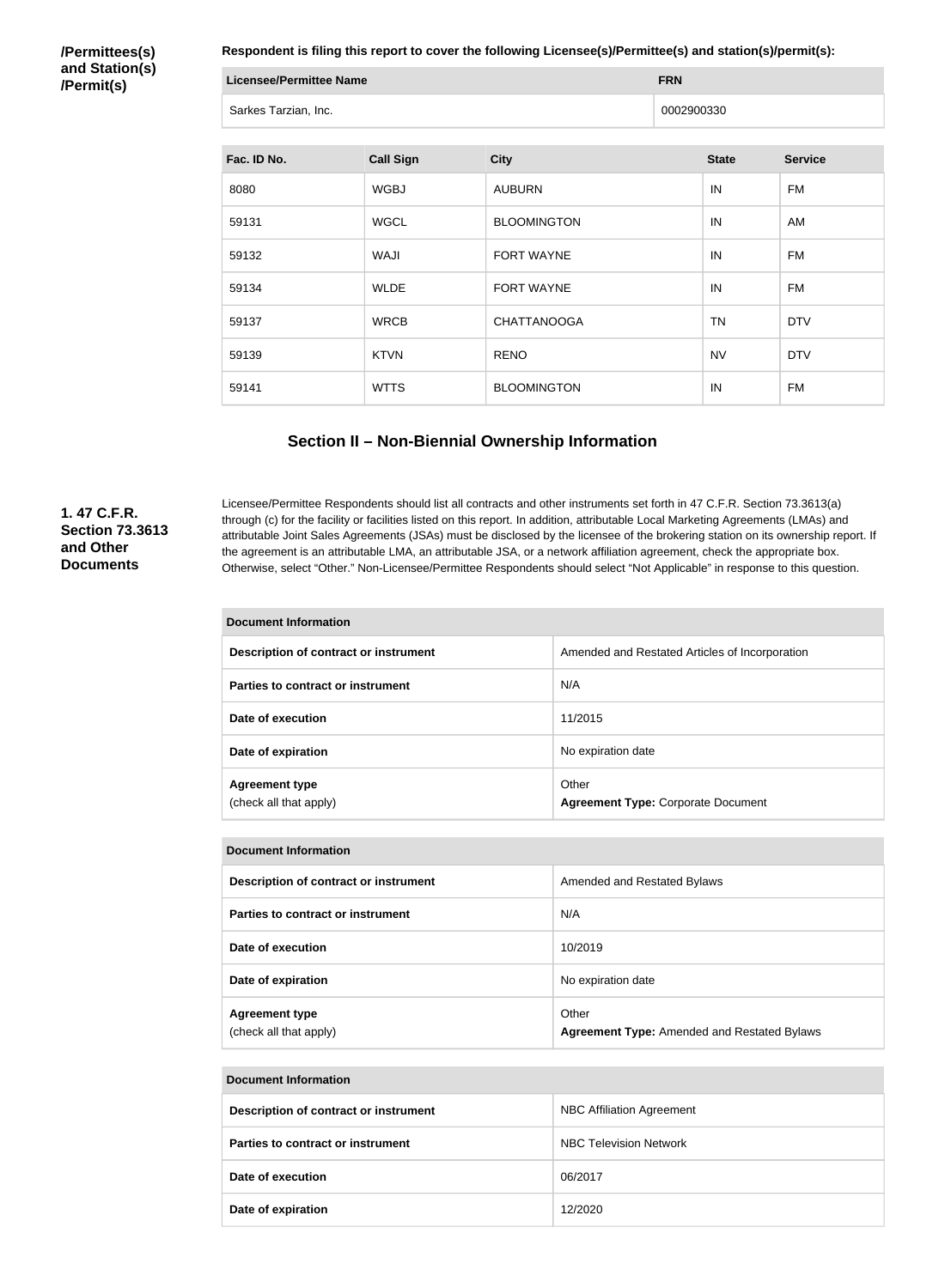| <b>Agreement type</b><br>(check all that apply) | <b>Network Affiliation Agreement</b>     |
|-------------------------------------------------|------------------------------------------|
| <b>Document Information</b>                     |                                          |
| Description of contract or instrument           | NBC News Channel Participation Agreement |
| Parties to contract or instrument               | NBC News Channel, Inc.                   |
| Date of execution                               | 01/2019                                  |
| Date of expiration                              | 12/2019                                  |
| <b>Agreement type</b><br>(check all that apply) | <b>Network Affiliation Agreement</b>     |

#### **Document Information**

| Description of contract or instrument           | <b>CBS Affiliation Agreement</b>    |
|-------------------------------------------------|-------------------------------------|
| Parties to contract or instrument               | <b>CBS Television Network, Inc.</b> |
| Date of execution                               | 03/2016                             |
| Date of expiration                              | 03/2021                             |
| <b>Agreement type</b><br>(check all that apply) | Network Affiliation Agreement       |

#### **Document Information**

| Description of contract or instrument           | ION Media Networks Affiliation Agreement (KTVN and<br>WRCB) |
|-------------------------------------------------|-------------------------------------------------------------|
| <b>Parties to contract or instrument</b>        | ION Media Network, Inc.                                     |
| Date of execution                               | 07/2018                                                     |
| Date of expiration                              | 07/2020                                                     |
| <b>Agreement type</b><br>(check all that apply) | <b>Network Affiliation Agreement</b>                        |

#### **Document Information**

| Description of contract or instrument           | Light TV Affiliation Agreement (KTVN)           |
|-------------------------------------------------|-------------------------------------------------|
| Parties to contract or instrument               | <b>MGM Domestic Television Distribution LLC</b> |
| Date of execution                               | 10/2018                                         |
| Date of expiration                              | 10/2020                                         |
| <b>Agreement type</b><br>(check all that apply) | <b>Network Affiliation Agreement</b>            |

#### **Document Information**

| Description of contract or instrument    | Light TV Affiliation Agreement (WRCB)           |
|------------------------------------------|-------------------------------------------------|
| <b>Parties to contract or instrument</b> | <b>MGM Domestic Television Distribution LLC</b> |
| Date of execution                        | 06/2018                                         |
| Date of expiration                       | 06/2020                                         |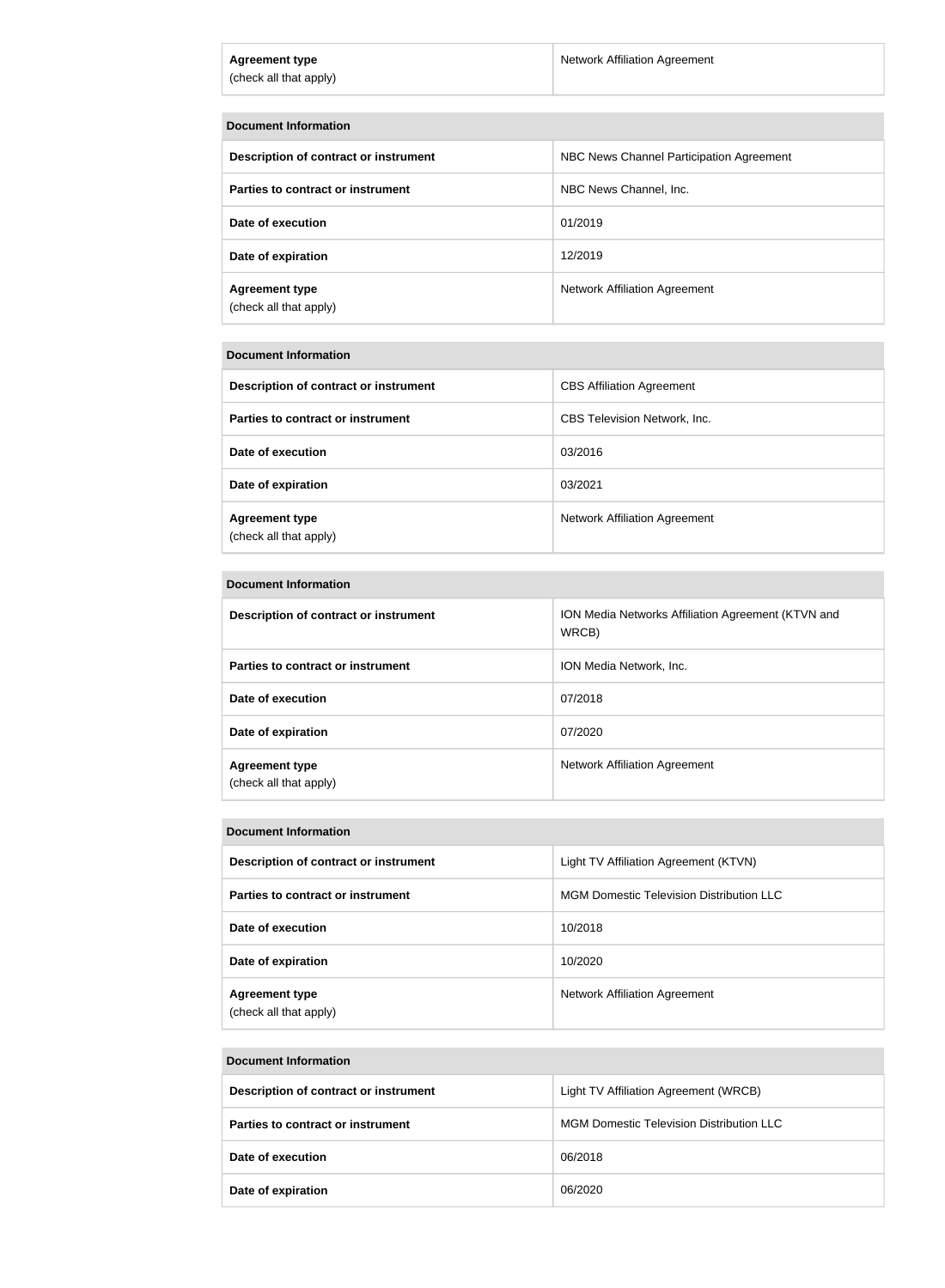| <b>Agreement type</b><br>(check all that apply) | <b>Network Affiliation Agreement</b>  |
|-------------------------------------------------|---------------------------------------|
| <b>Document Information</b>                     |                                       |
| Description of contract or instrument           | ST Stock Trust Dated October 23, 2019 |
| Parties to contract or instrument               | ST Stock Trust and Thomas Tarzian     |
| Date of execution                               | 10/2019                               |
| Date of expiration                              | No expiration date                    |
| <b>Agreement type</b><br>(check all that apply) | Other<br><b>Agreement Type: Trust</b> |

#### **2. Ownership Interests**

**(a)** Ownership Interests. This Question requires Respondents to enter detailed information about ownership interests by generating a series of subforms. Answer each question on each subform. The first subform listing should be for the Respondent itself. If the Respondent is not a natural person, also list each of the officers, directors, stockholders, non-insulated partners, non-insulated members, and any other persons or entities with a direct attributable interest in the Respondent pursuant to the standards set forth in 47 C.F.R. Section 73.3555. (A "direct" interest is one that is not held through any intervening companies or entities.) List each interest holder with a direct attributable interest in the Respondent separately.

Leave the percentage of total assets (Equity Debt Plus) field blank for an interest holder unless that interest holder has an attributable interest in the Respondent solely on the basis of the Commission's Equity Debt Plus attribution standard, 47 C.F.R. Section 73.3555, Note 2(i).

In the case of vertical or indirect ownership structures, list only those interests in the Respondent that also represent an attributable interest in the Licensee(s) or Permittee(s) for which the report is being submitted.

Entities that are part of an organizational structure that includes holding companies or other forms of indirect ownership must file separate ownership reports. In such a structure do not report, or file a separate report for, any interest holder that does not have an attributable interest in the Licensee(s) or Permittee(s) for which the report is being submitted.

Please see the Instructions for further detail concerning interests that must be reported in response to this question.

The Respondent must provide an FCC Registration Number for each interest holder reported in response to this question. Please see the Instructions for detailed information and guidance concerning this requirement.

| Ownership information               |                          |                            |  |
|-------------------------------------|--------------------------|----------------------------|--|
| 0002900330                          |                          |                            |  |
| Sarkes Tarzian, Inc.                |                          |                            |  |
| PO Box                              |                          |                            |  |
| <b>Street 1</b>                     | 205 North College Avenue |                            |  |
| <b>Street 2</b>                     | Suite 800                |                            |  |
| <b>City</b>                         | Bloomington              |                            |  |
| State ("NA" if non-U.S.<br>address) | IN                       |                            |  |
| <b>Zip/Postal Code</b>              | 47404                    |                            |  |
| Country (if non-U.S.<br>address)    | <b>United States</b>     |                            |  |
| Respondent                          |                          |                            |  |
| Respondent                          |                          |                            |  |
| Voting                              | 0.0%                     | <b>Jointly Held?</b><br>No |  |
|                                     |                          |                            |  |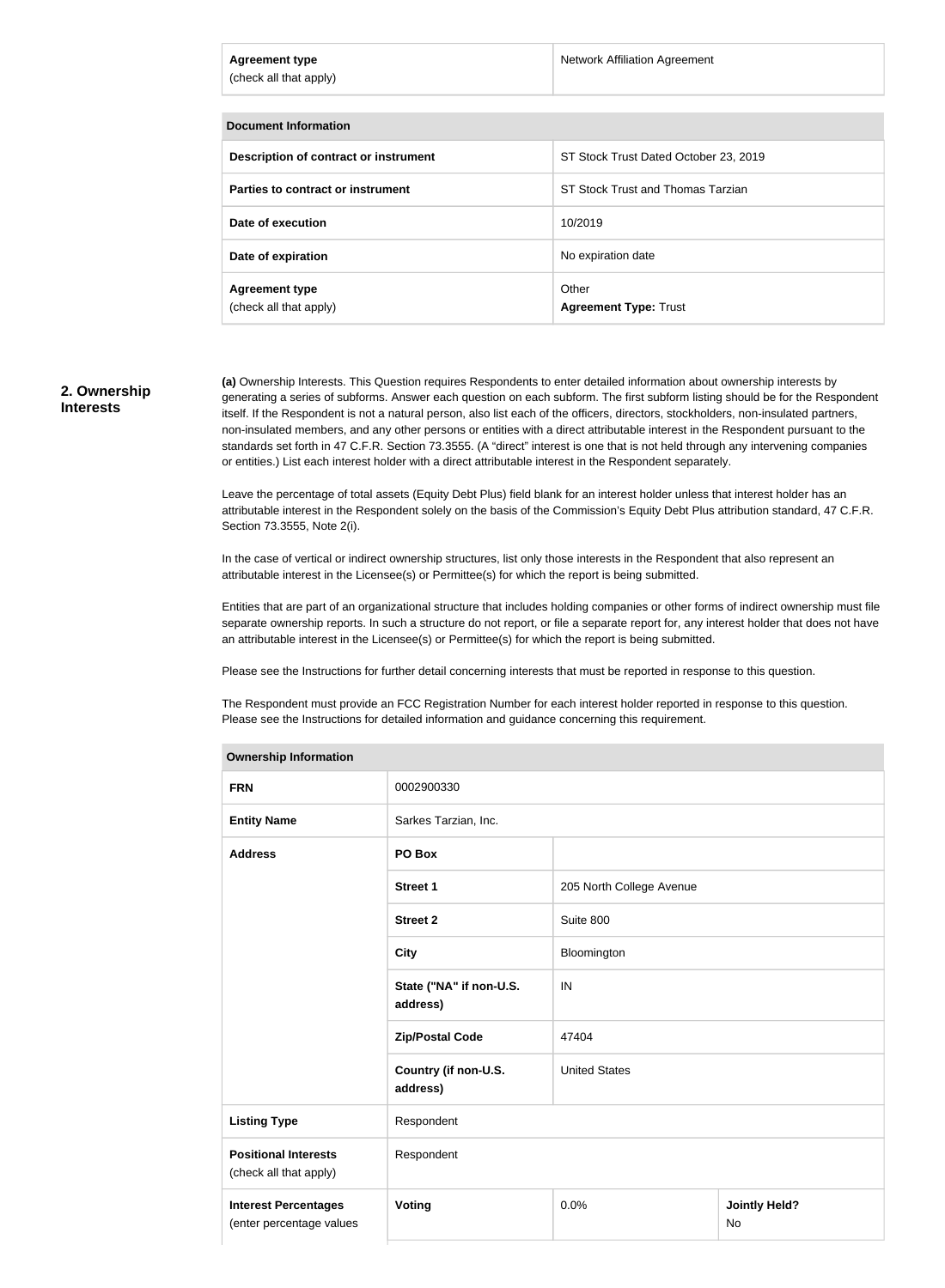| from 0.0 to 100.0) | <b>Total assets (Equity Debt</b><br>Plus)                                            | $0.0\%$ |           |
|--------------------|--------------------------------------------------------------------------------------|---------|-----------|
|                    | Does interest holder have an attributable interest in one or more broadcast stations |         | <b>No</b> |

**that do not appear on this report?**

| <b>Ownership Information</b>                            |                                                                                                           |                      |                      |
|---------------------------------------------------------|-----------------------------------------------------------------------------------------------------------|----------------------|----------------------|
| <b>FRN</b>                                              | 0019285782                                                                                                |                      |                      |
| <b>Name</b>                                             | <b>THOMAS TARZIAN</b>                                                                                     |                      |                      |
| <b>Address</b>                                          | PO Box                                                                                                    |                      |                      |
|                                                         | <b>Street 1</b><br>205 North College Avenue<br>Suite 800<br><b>Street 2</b><br><b>City</b><br>Bloomington |                      |                      |
|                                                         |                                                                                                           |                      |                      |
|                                                         |                                                                                                           |                      |                      |
|                                                         | State ("NA" if non-U.S.<br>address)                                                                       | IN                   |                      |
|                                                         | 47404<br><b>Zip/Postal Code</b>                                                                           |                      |                      |
|                                                         | Country (if non-U.S.<br>address)                                                                          | <b>United States</b> |                      |
| <b>Listing Type</b>                                     | Other Interest Holder                                                                                     |                      |                      |
| <b>Positional Interests</b><br>(check all that apply)   | Officer, Director, Other - Trustee                                                                        |                      |                      |
| <b>Interest Percentages</b><br>(enter percentage values | <b>Voting</b><br>0.0%<br><b>No</b>                                                                        |                      | <b>Jointly Held?</b> |
| from 0.0 to 100.0)                                      | <b>Total assets (Equity Debt</b><br>Plus)                                                                 | 0.0%                 |                      |
| that do not appear on this report?                      | Does interest holder have an attributable interest in one or more broadcast stations                      |                      | <b>No</b>            |

| <b>FRN</b>                                            | 0019285766                          |                      |
|-------------------------------------------------------|-------------------------------------|----------------------|
| <b>Name</b>                                           | Thomas R. Tolar, Jr.                |                      |
| <b>Address</b>                                        | PO Box                              |                      |
|                                                       | <b>Street 1</b>                     | 900 Whitehall Road   |
|                                                       | <b>Street 2</b>                     |                      |
|                                                       | <b>City</b>                         | Chattanooga          |
|                                                       | State ("NA" if non-U.S.<br>address) | <b>TN</b>            |
|                                                       | <b>Zip/Postal Code</b>              | 37405                |
|                                                       | Country (if non-U.S.<br>address)    | <b>United States</b> |
| <b>Listing Type</b>                                   | <b>Other Interest Holder</b>        |                      |
| <b>Positional Interests</b><br>(check all that apply) | Officer, Director, Stockholder      |                      |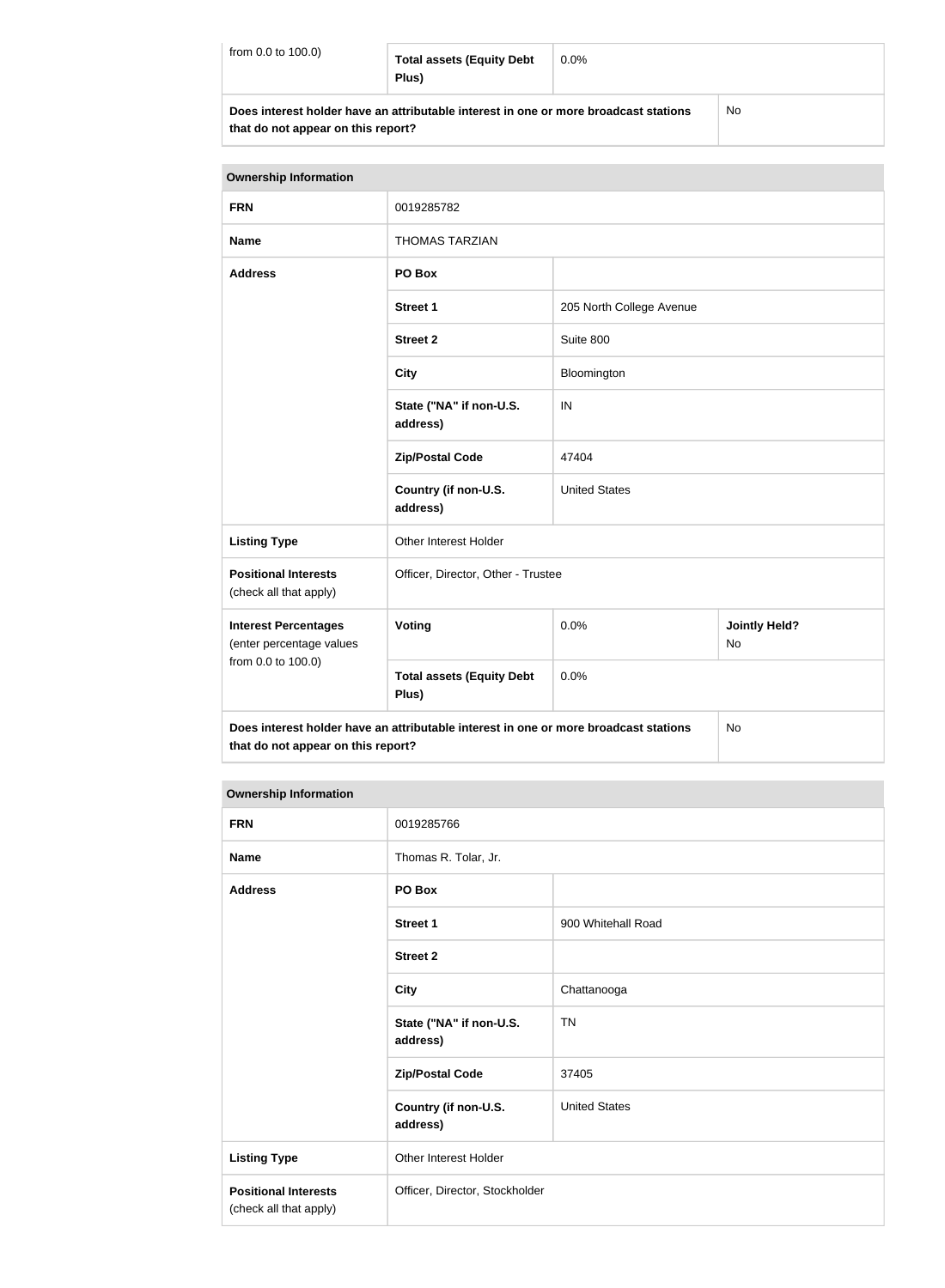| <b>Interest Percentages</b><br>(enter percentage values<br>from 0.0 to 100.0)                                              | Voting                                    | 1.0%    | <b>Jointly Held?</b><br>No. |
|----------------------------------------------------------------------------------------------------------------------------|-------------------------------------------|---------|-----------------------------|
|                                                                                                                            | <b>Total assets (Equity Debt</b><br>Plus) | $2.0\%$ |                             |
| Does interest holder have an attributable interest in one or more broadcast stations<br>that do not appear on this report? |                                           |         | No.                         |

# **Ownership Information FRN** 0019286202 **Name** RALPH G. VARGO **Address PO Box Street 1** 205 North College Avenue **Street 2** Suite 800 **City** Bloomington **State ("NA" if non-U.S. address)** IN **Zip/Postal Code** 47404 **Country (if non-U.S. address)** United States Listing Type **Communist Communist Communist Communist Communist Communist Communist Communist Communist Communist Communist Communist Communist Communist Communist Communist Communist Communist Communist Communist Communis Positional Interests** (check all that apply) Officer, Director, Stockholder **Interest Percentages** (enter percentage values from 0.0 to 100.0) **Voting** 1.0% **Jointly Held?** No **Total assets (Equity Debt Plus)** 2.0% **Does interest holder have an attributable interest in one or more broadcast stations that do not appear on this report?** No

| <b>FRN</b>          | 0019282268                          |                          |  |
|---------------------|-------------------------------------|--------------------------|--|
| <b>Name</b>         | ROBERT W. DAVIS, II.                |                          |  |
| <b>Address</b>      | PO Box                              |                          |  |
|                     | <b>Street 1</b>                     | 205 North College Avenue |  |
|                     | <b>Street 2</b>                     | Suite 800                |  |
|                     | <b>City</b>                         | Bloomington              |  |
|                     | State ("NA" if non-U.S.<br>address) | IN                       |  |
|                     | <b>Zip/Postal Code</b>              | 47404                    |  |
|                     | Country (if non-U.S.<br>address)    | <b>United States</b>     |  |
| <b>Listing Type</b> | Other Interest Holder               |                          |  |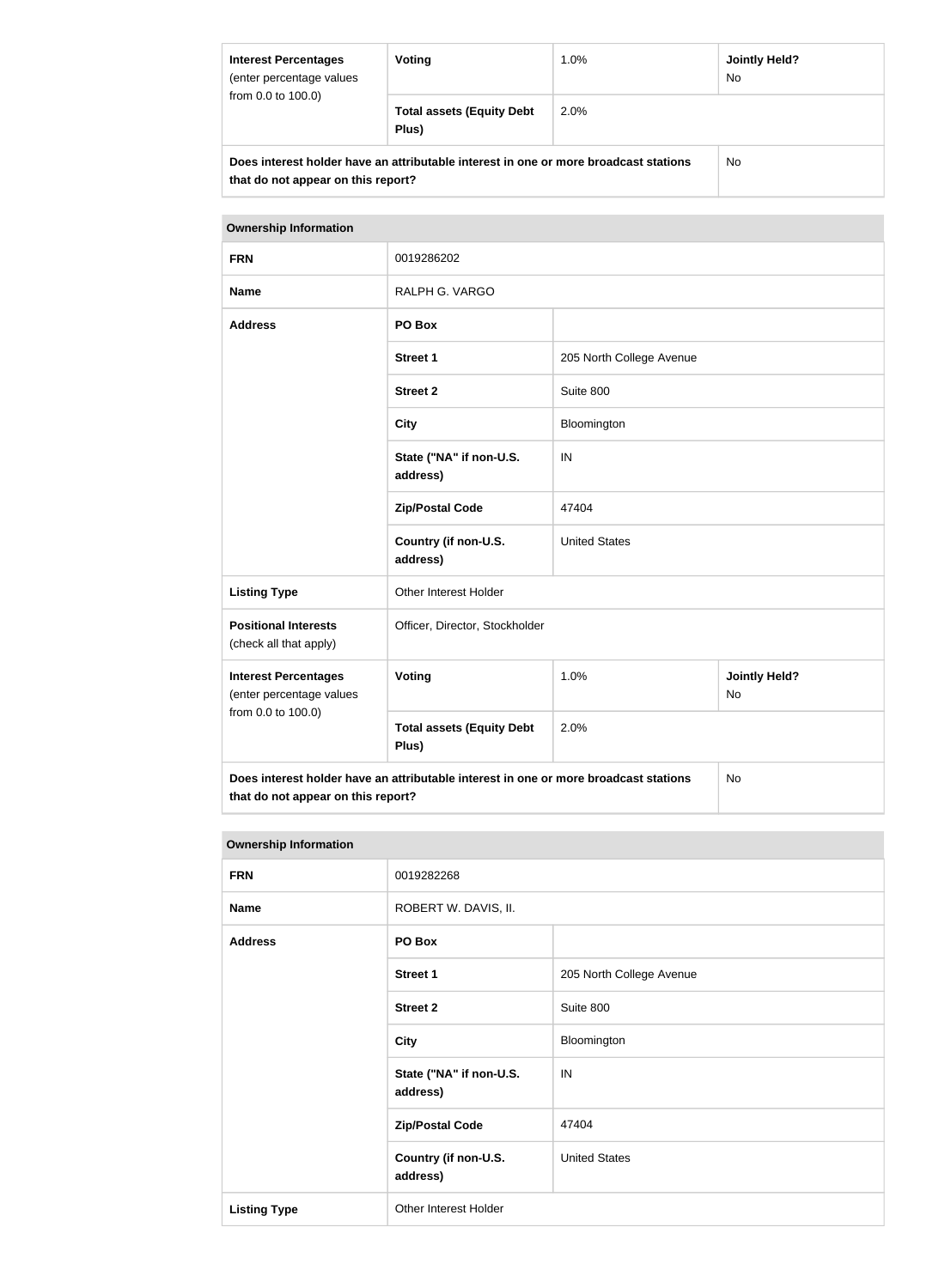| <b>Positional Interests</b><br>(check all that apply)                                                                      | Director, Stockholder                     |      |                             |
|----------------------------------------------------------------------------------------------------------------------------|-------------------------------------------|------|-----------------------------|
| <b>Interest Percentages</b><br>(enter percentage values<br>from $0.0$ to $100.0$ )                                         | Voting                                    | 1.0% | <b>Jointly Held?</b><br>No. |
|                                                                                                                            | <b>Total assets (Equity Debt</b><br>Plus) | 2.0% |                             |
| Does interest holder have an attributable interest in one or more broadcast stations<br>that do not appear on this report? |                                           | No.  |                             |

| <b>FRN</b>                                                                                                                              | 0019288000                                |                      |                            |  |
|-----------------------------------------------------------------------------------------------------------------------------------------|-------------------------------------------|----------------------|----------------------------|--|
| <b>Name</b>                                                                                                                             | Valerie e. Carney                         |                      |                            |  |
| <b>Address</b>                                                                                                                          | PO Box                                    |                      |                            |  |
|                                                                                                                                         | <b>Street 1</b>                           | 311 East 72nd Street |                            |  |
|                                                                                                                                         | <b>Street 2</b>                           | Suite 5G             |                            |  |
|                                                                                                                                         | <b>City</b>                               | New York             |                            |  |
|                                                                                                                                         | State ("NA" if non-U.S.<br>address)       | <b>NY</b>            |                            |  |
|                                                                                                                                         | <b>Zip/Postal Code</b>                    | 10021                |                            |  |
|                                                                                                                                         | Country (if non-U.S.<br>address)          | <b>United States</b> |                            |  |
| <b>Listing Type</b>                                                                                                                     | Other Interest Holder                     |                      |                            |  |
| <b>Positional Interests</b><br>(check all that apply)                                                                                   | Officer, Director, Stockholder            |                      |                            |  |
| <b>Interest Percentages</b><br>(enter percentage values<br>from 0.0 to 100.0)                                                           | Voting                                    | 1.0%                 | <b>Jointly Held?</b><br>No |  |
|                                                                                                                                         | <b>Total assets (Equity Debt</b><br>Plus) | 2.0%                 |                            |  |
| Does interest holder have an attributable interest in one or more broadcast stations<br><b>No</b><br>that do not appear on this report? |                                           |                      |                            |  |

| <b>FRN</b>     | 0019283142                          |                      |
|----------------|-------------------------------------|----------------------|
| <b>Name</b>    | Lawson Fox                          |                      |
| <b>Address</b> | PO Box                              |                      |
|                | <b>Street 1</b>                     | 4925 Energy Way      |
|                | <b>Street 2</b>                     |                      |
|                | <b>City</b>                         | Reno                 |
|                | State ("NA" if non-U.S.<br>address) | <b>NV</b>            |
|                | <b>Zip/Postal Code</b>              | 89502                |
|                | Country (if non-U.S.<br>address)    | <b>United States</b> |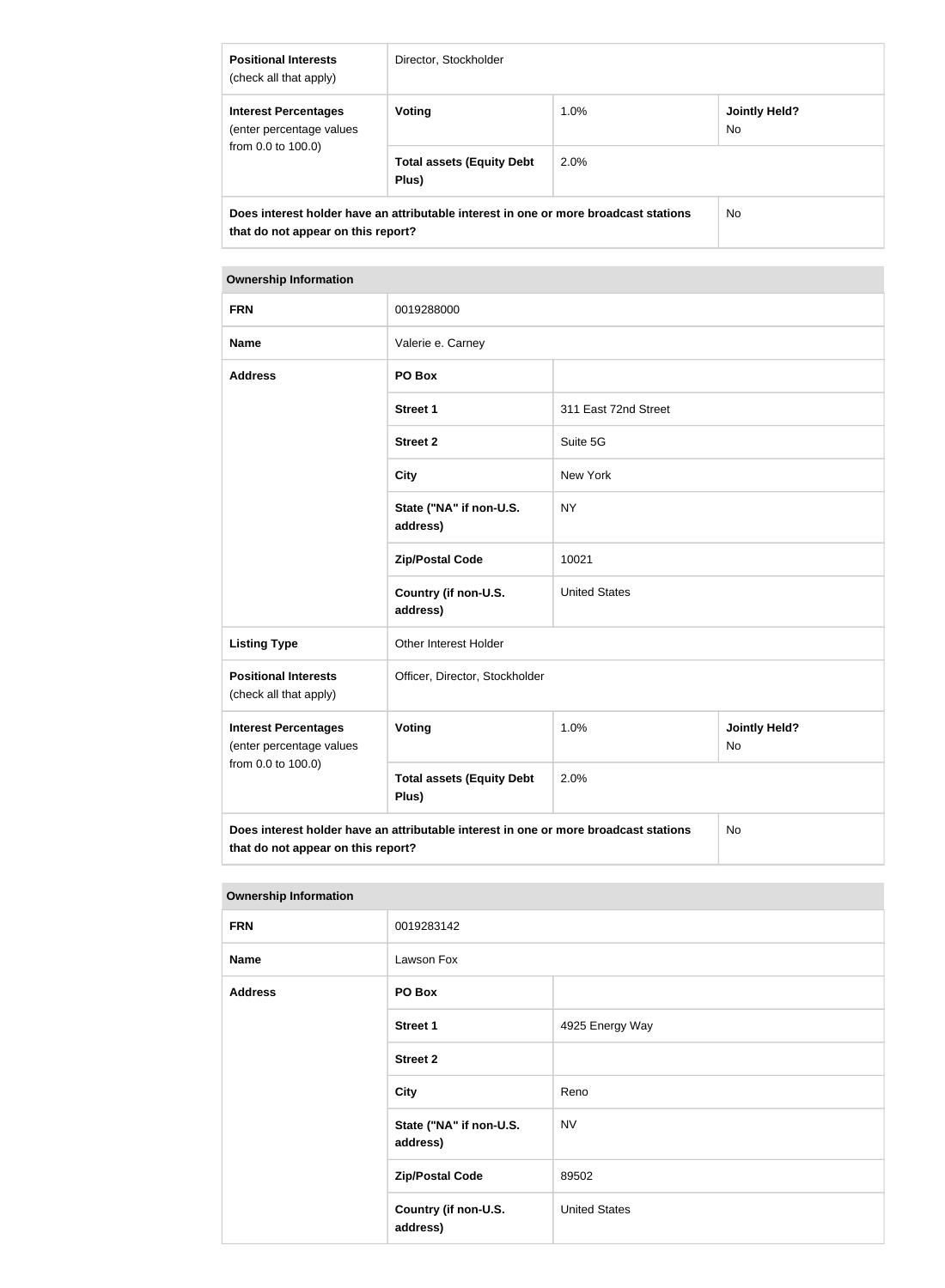| <b>Listing Type</b>                                                                                                        | Other Interest Holder                     |         |                             |
|----------------------------------------------------------------------------------------------------------------------------|-------------------------------------------|---------|-----------------------------|
| <b>Positional Interests</b><br>(check all that apply)                                                                      | Officer, Stockholder                      |         |                             |
| <b>Interest Percentages</b><br>(enter percentage values<br>from $0.0$ to $100.0$ )                                         | Voting                                    | $0.0\%$ | <b>Jointly Held?</b><br>No. |
|                                                                                                                            | <b>Total assets (Equity Debt</b><br>Plus) | 1.0%    |                             |
| Does interest holder have an attributable interest in one or more broadcast stations<br>that do not appear on this report? |                                           |         | No.                         |

| <b>FRN</b>                                                                                                                       | 0019330281                                |                      |                                   |
|----------------------------------------------------------------------------------------------------------------------------------|-------------------------------------------|----------------------|-----------------------------------|
| <b>Name</b>                                                                                                                      | <b>LEO THROWER</b>                        |                      |                                   |
| <b>Address</b>                                                                                                                   | PO Box                                    |                      |                                   |
|                                                                                                                                  | <b>Street 1</b>                           | 347 West Berry       |                                   |
|                                                                                                                                  | <b>Street 2</b>                           | Suite 600            |                                   |
|                                                                                                                                  | <b>City</b>                               | Fort Wayne           |                                   |
|                                                                                                                                  | State ("NA" if non-U.S.<br>address)       | IN                   |                                   |
|                                                                                                                                  | <b>Zip/Postal Code</b>                    | 46802                |                                   |
|                                                                                                                                  | Country (if non-U.S.<br>address)          | <b>United States</b> |                                   |
| <b>Listing Type</b>                                                                                                              | Other Interest Holder                     |                      |                                   |
| <b>Positional Interests</b><br>(check all that apply)                                                                            | Officer, Stockholder                      |                      |                                   |
| <b>Interest Percentages</b><br>(enter percentage values<br>from 0.0 to 100.0)                                                    | Voting                                    | 0.0%                 | <b>Jointly Held?</b><br><b>No</b> |
|                                                                                                                                  | <b>Total assets (Equity Debt</b><br>Plus) | 0.0%                 |                                   |
| Does interest holder have an attributable interest in one or more broadcast stations<br>No<br>that do not appear on this report? |                                           |                      |                                   |

| <b>FRN</b>  | 0019282847                          |                          |
|-------------|-------------------------------------|--------------------------|
| <b>Name</b> | Catherine E. Steele                 |                          |
| Address     | PO Box                              |                          |
|             | <b>Street 1</b>                     | 205 North College Avenue |
|             | <b>Street 2</b>                     | Suite 800                |
|             | <b>City</b>                         | Bloomington              |
|             | State ("NA" if non-U.S.<br>address) | IN                       |
|             | <b>Zip/Postal Code</b>              | 47404                    |
|             |                                     |                          |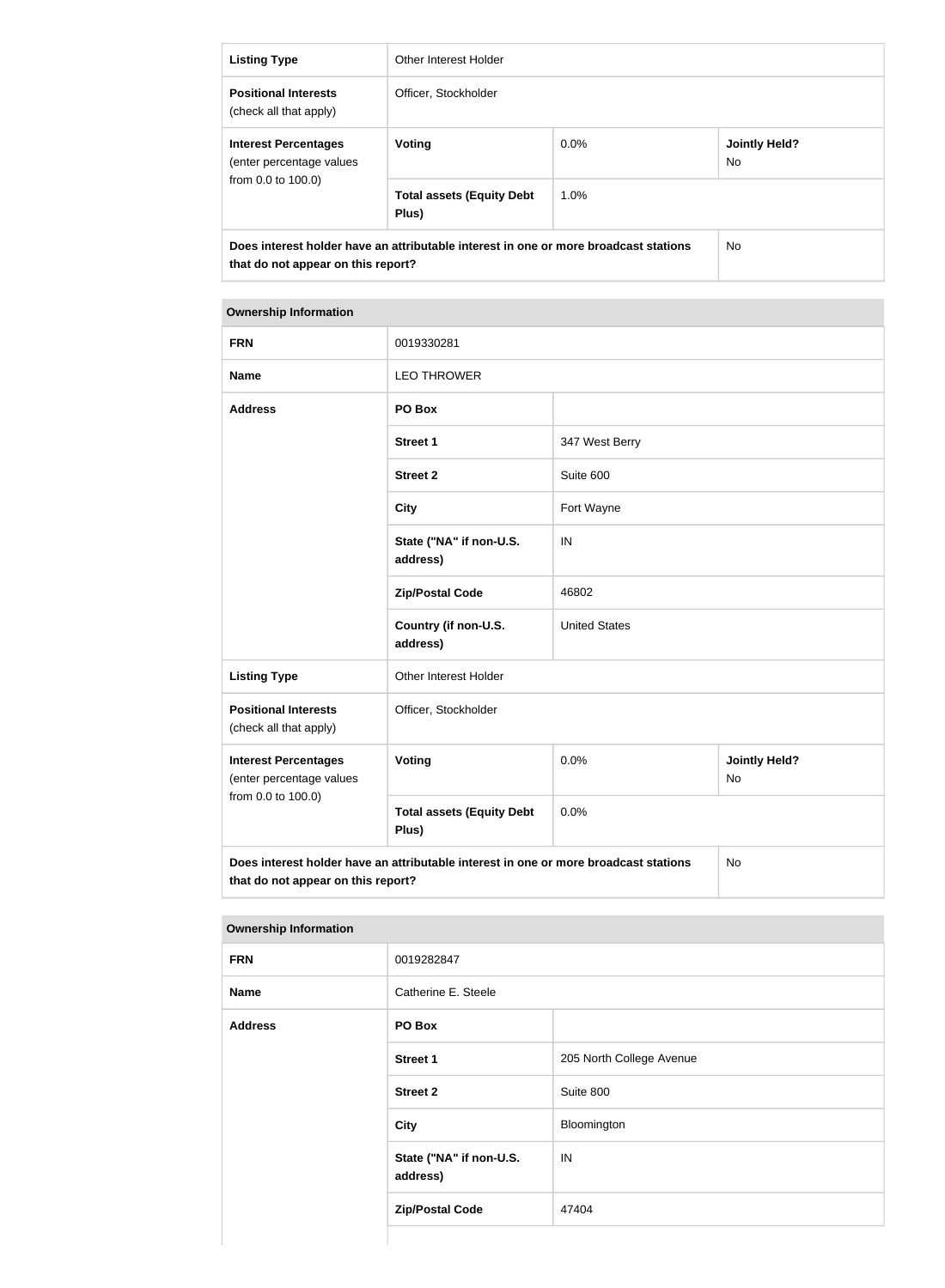|                                                                                                                            | Country (if non-U.S.<br>address)          | <b>United States</b> |                             |
|----------------------------------------------------------------------------------------------------------------------------|-------------------------------------------|----------------------|-----------------------------|
| <b>Listing Type</b>                                                                                                        | Other Interest Holder                     |                      |                             |
| <b>Positional Interests</b><br>(check all that apply)                                                                      | Director                                  |                      |                             |
| <b>Interest Percentages</b><br>(enter percentage values<br>from 0.0 to 100.0)                                              | Voting                                    | $0.0\%$              | <b>Jointly Held?</b><br>No. |
|                                                                                                                            | <b>Total assets (Equity Debt</b><br>Plus) | $0.0\%$              |                             |
| Does interest holder have an attributable interest in one or more broadcast stations<br>that do not appear on this report? |                                           | No.                  |                             |

| <b>FRN</b>                                                                    | 0019283548                                                                           |                          |                            |
|-------------------------------------------------------------------------------|--------------------------------------------------------------------------------------|--------------------------|----------------------------|
| <b>Name</b>                                                                   | John W. Eyler                                                                        |                          |                            |
| <b>Address</b>                                                                | PO Box                                                                               |                          |                            |
|                                                                               | <b>Street 1</b>                                                                      | 205 North College Avenue |                            |
|                                                                               | <b>Street 2</b>                                                                      | Suite 800                |                            |
|                                                                               | <b>City</b>                                                                          | Bloomington              |                            |
|                                                                               | State ("NA" if non-U.S.<br>address)                                                  | IN                       |                            |
|                                                                               | <b>Zip/Postal Code</b>                                                               | 47404                    |                            |
|                                                                               | Country (if non-U.S.<br>address)                                                     | <b>United States</b>     |                            |
| <b>Listing Type</b>                                                           | Other Interest Holder                                                                |                          |                            |
| <b>Positional Interests</b><br>(check all that apply)                         | Director                                                                             |                          |                            |
| <b>Interest Percentages</b><br>(enter percentage values<br>from 0.0 to 100.0) | Voting                                                                               | 0.0%                     | <b>Jointly Held?</b><br>No |
|                                                                               | <b>Total assets (Equity Debt</b><br>Plus)                                            | 0.0%                     |                            |
| that do not appear on this report?                                            | Does interest holder have an attributable interest in one or more broadcast stations |                          | No                         |

| ,,,,,,,,,,,,,,,,,,,,,,,,,,,,, |                                     |                          |
|-------------------------------|-------------------------------------|--------------------------|
| <b>FRN</b>                    | 0011598059                          |                          |
| <b>Name</b>                   | Thomas F. Olson                     |                          |
| <b>Address</b>                | PO Box                              |                          |
|                               | <b>Street 1</b>                     | 205 North College Avenue |
|                               | <b>Street 2</b>                     | Suite 800                |
|                               | <b>City</b>                         | Bloomington              |
|                               | State ("NA" if non-U.S.<br>address) | IN                       |
|                               |                                     |                          |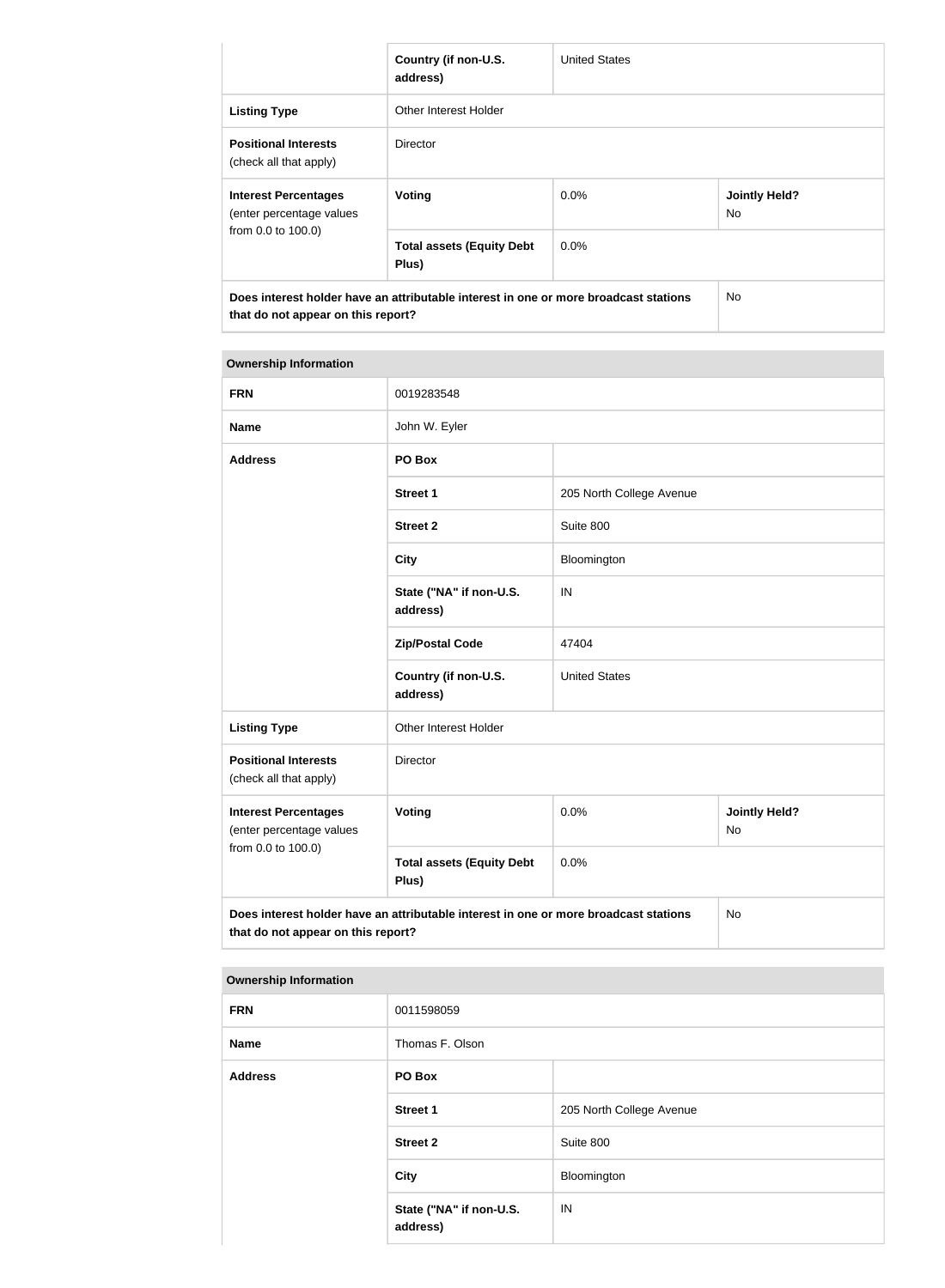|                                                                                                                            | <b>Zip/Postal Code</b>                    | 47404                |                             |
|----------------------------------------------------------------------------------------------------------------------------|-------------------------------------------|----------------------|-----------------------------|
|                                                                                                                            | Country (if non-U.S.<br>address)          | <b>United States</b> |                             |
| <b>Listing Type</b>                                                                                                        | Other Interest Holder                     |                      |                             |
| <b>Positional Interests</b><br>(check all that apply)                                                                      | <b>Director</b>                           |                      |                             |
| <b>Interest Percentages</b><br>(enter percentage values<br>from 0.0 to 100.0)                                              | Voting                                    | $0.0\%$              | <b>Jointly Held?</b><br>No. |
|                                                                                                                            | <b>Total assets (Equity Debt</b><br>Plus) | $0.0\%$              |                             |
| Does interest holder have an attributable interest in one or more broadcast stations<br>that do not appear on this report? |                                           | No.                  |                             |

| <b>Ownership Information</b>                                                                                                     |                                           |                                    |  |
|----------------------------------------------------------------------------------------------------------------------------------|-------------------------------------------|------------------------------------|--|
| <b>FRN</b>                                                                                                                       | 0025045915                                |                                    |  |
| <b>Name</b>                                                                                                                      | <b>Christopher Adams</b>                  |                                    |  |
| <b>Address</b>                                                                                                                   | PO Box                                    |                                    |  |
|                                                                                                                                  | <b>Street 1</b>                           | 205 North College Avenue           |  |
|                                                                                                                                  | <b>Street 2</b>                           | Suite 800                          |  |
|                                                                                                                                  | <b>City</b>                               | Bloomington                        |  |
|                                                                                                                                  | State ("NA" if non-U.S.<br>address)       | IN                                 |  |
|                                                                                                                                  | <b>Zip/Postal Code</b>                    | 47404                              |  |
|                                                                                                                                  | Country (if non-U.S.<br>address)          | <b>United States</b>               |  |
| <b>Listing Type</b>                                                                                                              | Other Interest Holder                     |                                    |  |
| <b>Positional Interests</b><br>(check all that apply)                                                                            | Officer, Stockholder                      |                                    |  |
| <b>Interest Percentages</b><br>(enter percentage values<br>from 0.0 to 100.0)                                                    | Voting                                    | 0.0%<br><b>Jointly Held?</b><br>No |  |
|                                                                                                                                  | <b>Total assets (Equity Debt</b><br>Plus) | 0.0%                               |  |
| Does interest holder have an attributable interest in one or more broadcast stations<br>No<br>that do not appear on this report? |                                           |                                    |  |

| <b>FRN</b>         | 0029000577                            |                          |
|--------------------|---------------------------------------|--------------------------|
| <b>Entity Name</b> | ST Stock Trust Dated October 23, 2019 |                          |
| <b>Address</b>     | PO Box                                |                          |
|                    | <b>Street 1</b>                       | 205 North College Avenue |
|                    | <b>Street 2</b>                       |                          |
|                    | <b>City</b>                           | Bloomington              |
|                    |                                       |                          |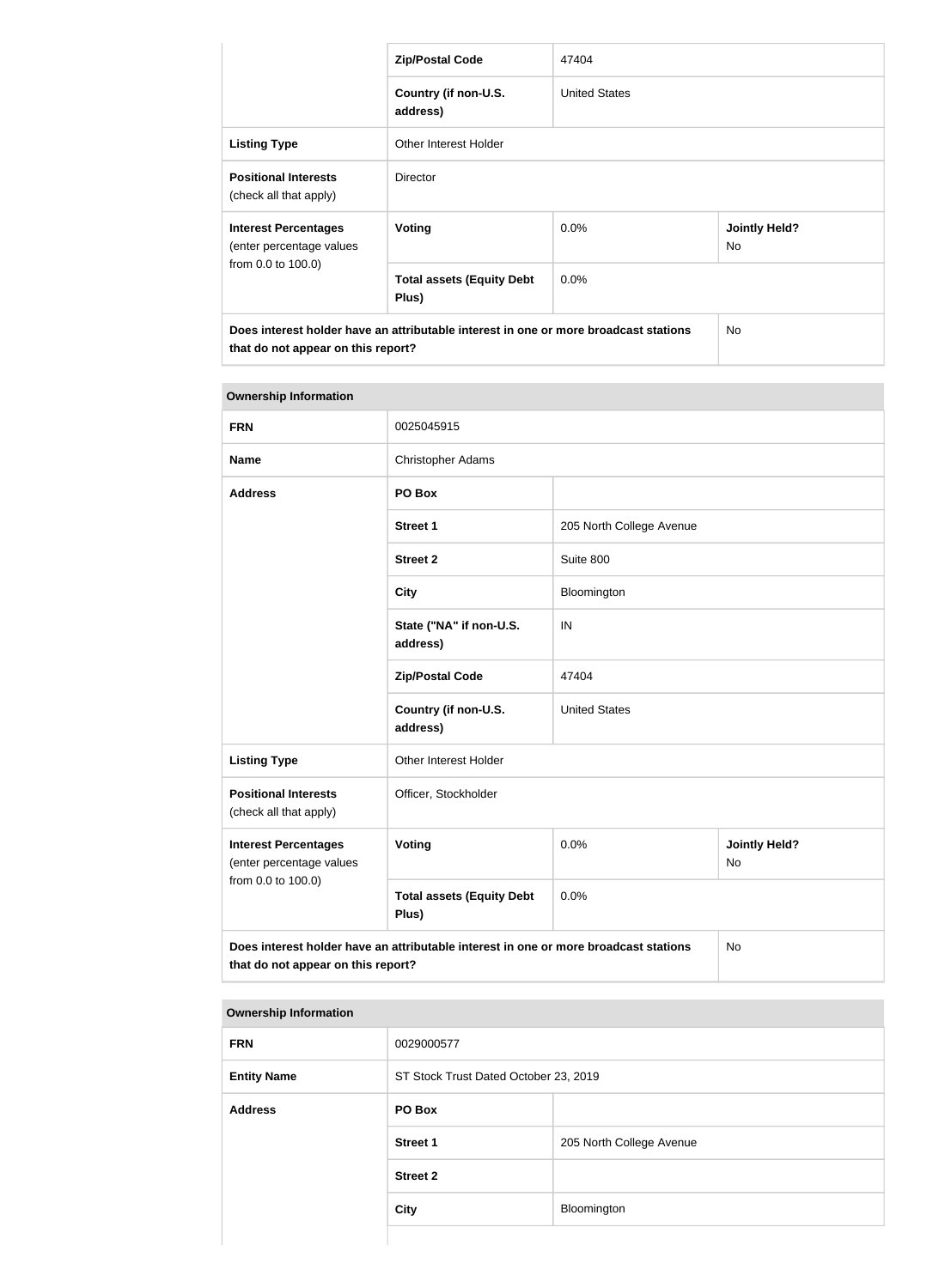|                                                         | State ("NA" if non-U.S.<br>address)                                                  | IN                   |                            |
|---------------------------------------------------------|--------------------------------------------------------------------------------------|----------------------|----------------------------|
|                                                         | <b>Zip/Postal Code</b>                                                               | 47404                |                            |
|                                                         | Country (if non-U.S.<br>address)                                                     | <b>United States</b> |                            |
| <b>Listing Type</b>                                     | <b>Other Interest Holder</b>                                                         |                      |                            |
| <b>Positional Interests</b><br>(check all that apply)   | Other - Trust                                                                        |                      |                            |
| <b>Interest Percentages</b><br>(enter percentage values | <b>Voting</b>                                                                        | 61.0%                | <b>Jointly Held?</b><br>No |
| from 0.0 to 100.0)                                      | <b>Total assets (Equity Debt</b><br>Plus)                                            | 61.0%                |                            |
| that do not appear on this report?                      | Does interest holder have an attributable interest in one or more broadcast stations |                      | No                         |

| <b>Ownership Information</b>                                                                                                     |                                           |                          |                            |
|----------------------------------------------------------------------------------------------------------------------------------|-------------------------------------------|--------------------------|----------------------------|
| <b>FRN</b>                                                                                                                       | 9990137177                                |                          |                            |
| <b>Name</b>                                                                                                                      | <b>Bradley Holtz</b>                      |                          |                            |
| <b>Address</b>                                                                                                                   | PO Box                                    |                          |                            |
|                                                                                                                                  | <b>Street 1</b>                           | 205 North College Avenue |                            |
|                                                                                                                                  | <b>Street 2</b>                           | Suite 800                |                            |
|                                                                                                                                  | <b>City</b>                               | Bloomington              |                            |
|                                                                                                                                  | State ("NA" if non-U.S.<br>address)       | IN                       |                            |
|                                                                                                                                  | <b>Zip/Postal Code</b>                    | 47404                    |                            |
|                                                                                                                                  | Country (if non-U.S.<br>address)          | <b>United States</b>     |                            |
| <b>Listing Type</b>                                                                                                              | Other Interest Holder                     |                          |                            |
| <b>Positional Interests</b><br>(check all that apply)                                                                            | Officer                                   |                          |                            |
| <b>Interest Percentages</b><br>(enter percentage values<br>from 0.0 to 100.0)                                                    | <b>Voting</b>                             | 0.0%                     | <b>Jointly Held?</b><br>No |
|                                                                                                                                  | <b>Total assets (Equity Debt</b><br>Plus) | 0.0%                     |                            |
| Does interest holder have an attributable interest in one or more broadcast stations<br>No<br>that do not appear on this report? |                                           |                          |                            |

| 9990137178      |                    |  |
|-----------------|--------------------|--|
| Pamela Teague   |                    |  |
| PO Box          |                    |  |
| <b>Street 1</b> | 900 Whitehall Road |  |
| <b>Street 2</b> |                    |  |
|                 |                    |  |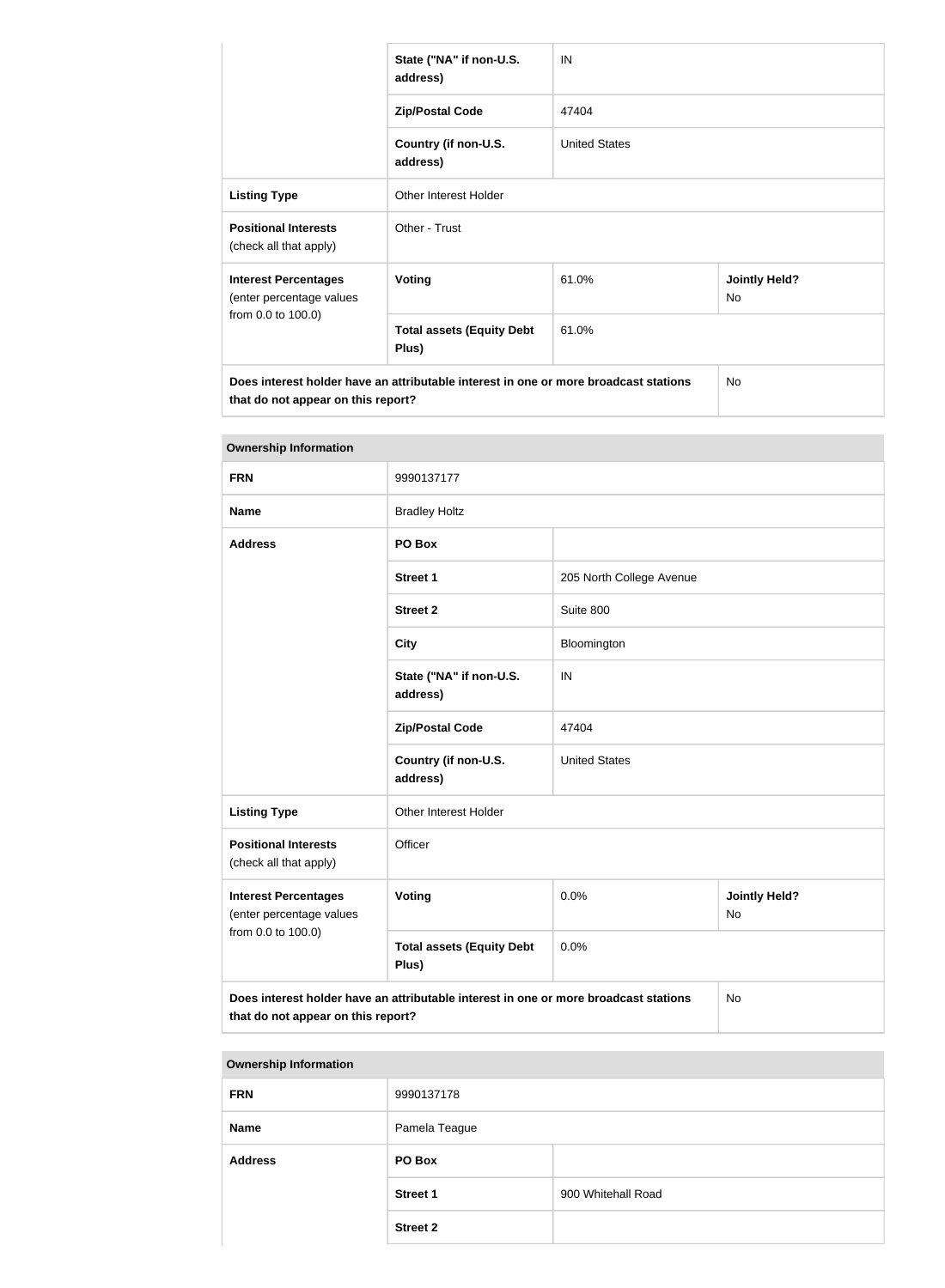|                                                                                                                            | <b>City</b>                                                                                                                                         | Chattanooga          |                                   |
|----------------------------------------------------------------------------------------------------------------------------|-----------------------------------------------------------------------------------------------------------------------------------------------------|----------------------|-----------------------------------|
|                                                                                                                            | State ("NA" if non-U.S.<br>address)                                                                                                                 | <b>TN</b>            |                                   |
|                                                                                                                            | <b>Zip/Postal Code</b>                                                                                                                              | 37405                |                                   |
|                                                                                                                            | Country (if non-U.S.<br>address)                                                                                                                    | <b>United States</b> |                                   |
| <b>Listing Type</b>                                                                                                        | <b>Other Interest Holder</b>                                                                                                                        |                      |                                   |
| <b>Positional Interests</b><br>(check all that apply)                                                                      | Officer                                                                                                                                             |                      |                                   |
| <b>Interest Percentages</b><br>(enter percentage values                                                                    | Voting                                                                                                                                              | 0.0%                 | <b>Jointly Held?</b><br><b>No</b> |
| from 0.0 to 100.0)                                                                                                         | <b>Total assets (Equity Debt</b><br>Plus)                                                                                                           | 0.0%                 |                                   |
| Does interest holder have an attributable interest in one or more broadcast stations<br>that do not appear on this report? |                                                                                                                                                     |                      | <b>No</b>                         |
|                                                                                                                            |                                                                                                                                                     |                      |                                   |
| If "No," submit as an exhibit an explanation.                                                                              | (b) Respondent certifies that any interests, including equity, financial, or voting<br>interests, not reported in this filing are non-attributable. |                      | Yes                               |

| (c) Does the Respondent or any reported interest holder         |  |
|-----------------------------------------------------------------|--|
| hold an attributable interest in any newspaper entities in      |  |
| the same market as any station for which this report is         |  |
| filed, as defined in 47 C.F.R. Section 73.3555?                 |  |
| If "Yes," provide information describing the interest(s), using |  |
| EITHER the subform OR the spreadsheet option below.             |  |
| Respondents with a large number (50 or more) of entries to      |  |
| submit should use the spreadsheet option.                       |  |
|                                                                 |  |
| NOTE: Spreadsheets must be submitted in a special XML           |  |
| Spreadsheet format with the appropriate structure that is       |  |
| specified in the documentation. For instructions on how to      |  |
| use the spreadsheet option to complete this question            |  |
| (including templates to start with), please Click Here.         |  |
| If using the subform, leave the percentage of total assets      |  |
| (Equity Debt Plus) field blank for an interest holder unless    |  |
| that interest holder has an attributable interest in the        |  |
| newspaper entity solely on the basis of the Commission's        |  |
| Equity Debt Plus attribution standard, 47 C.F.R. Section        |  |
| 73.3555, Note 2(i). If using an XML Spreadsheet, enter "NA"     |  |
| into the percentage of total assets (Equity Debt Plus) field    |  |
| for an interest holder unless that interest holder has an       |  |
| attributable interest in the newspaper entity solely on the     |  |
| basis of the Commission's Equity Debt Plus attribution          |  |
| standard.                                                       |  |
| The Respondent must provide an FCC Registration Number          |  |
| for each interest holder reported in response to this           |  |
| question. Please see the Instructions for detailed information  |  |
| and guidance concerning this requirement.                       |  |